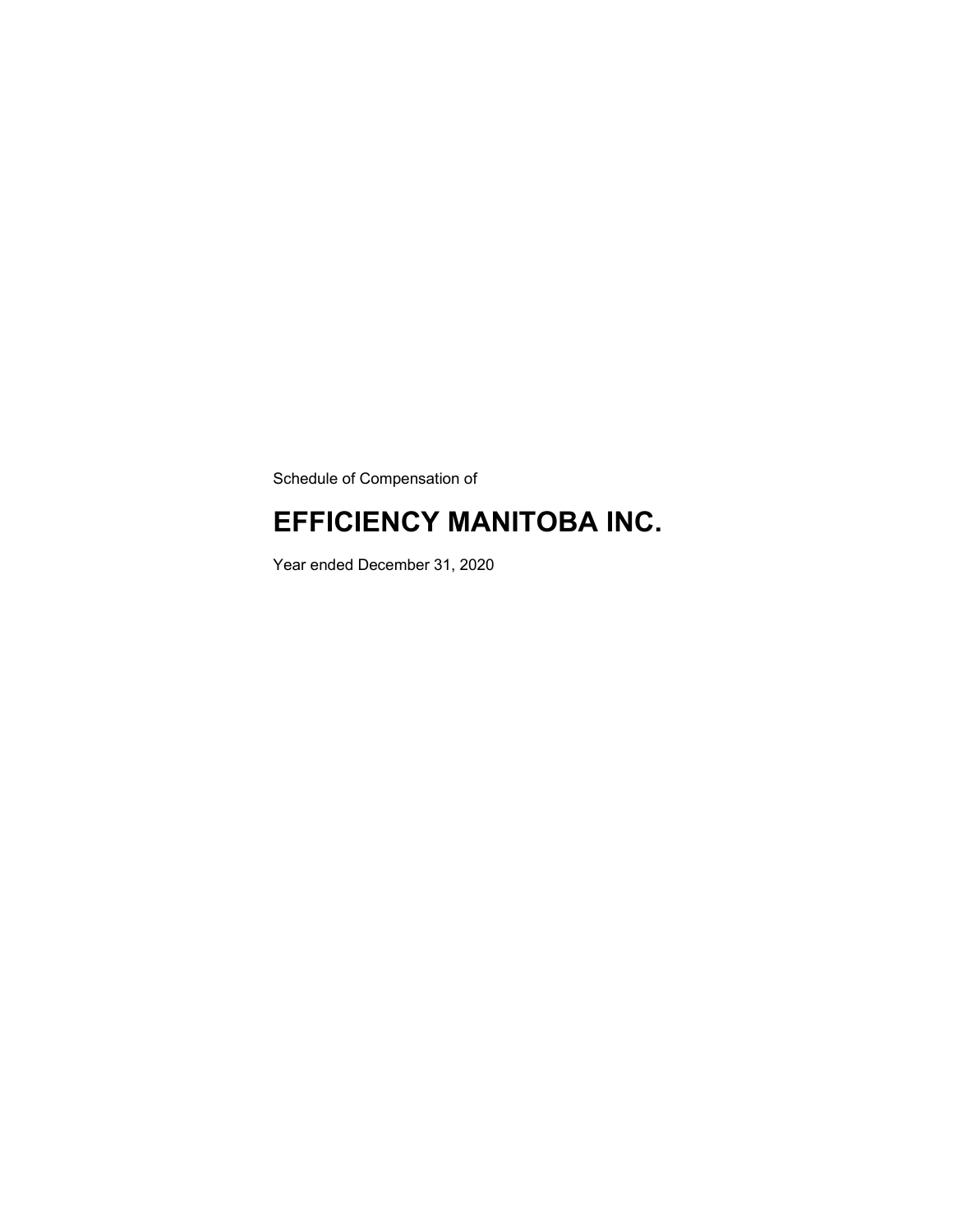

KPMG LLP 1900 - 360 Main Street Winnipeg MB R3C 3Z3

Telephone (204) 957-1770 Fax (204) 957-0808 www.kpmg.ca

## **INDEPENDENT AUDITORS' REPORT**

To the Board of Directors of Efficiency Manitoba Inc.

#### *Opinion*

We have audited the schedule of compensation equal to or in excess of \$75,000 for individuals employed or affiliated with Efficiency Manitoba Inc. (the "Entity") for the calendar year ended December 31, 2020, and note to the schedule (hereinafter referred to as the "schedule").

In our opinion, the accompanying schedule for the year ended December 31, 2020 of the Entity is prepared, in all material respects, in accordance with the financial reporting provisions of Section 2 of the *Public Sector Compensation Disclosure Act.*

#### *Basis for Opinion*

We conducted our audit in accordance with Canadian generally accepted auditing standards. Our responsibilities under those standards are further described in the **"***Auditors' Responsibilities for the Audit of the Schedule***"** section of our auditors' report.

We are independent of the Entity in accordance with the ethical requirements that are relevant to our audit of the schedule in Canada and we have fulfilled our other ethical responsibilities in accordance with these requirements.

We believe that the audit evidence we have obtained is sufficient and appropriate to provide a basis for our opinion.

#### *Emphasis of Matter - Financial Reporting Framework*

We draw attention to the Note in the schedule, which describes the applicable financial reporting framework. The schedule is prepared to assist the Entity to comply with the requirements of *The Public Sector Compensation Disclosure Act* described in the Note. As a result, the schedule may not be suitable for another purpose. Our opinion is not modified in respect of this matter.

### *Responsibilities of Management and Those Charged with Governance for the Schedule*

Management is responsible for the preparation of the schedule in accordance with the financial reporting provisions of Section 2 of the *Public Sector Compensation Disclosure Act* and for such internal control as management determines is necessary to enable the preparation of a schedule that is free from material misstatement, whether due to fraud or error.

Those charged with governance are responsible for overseeing the Entity's financial reporting process.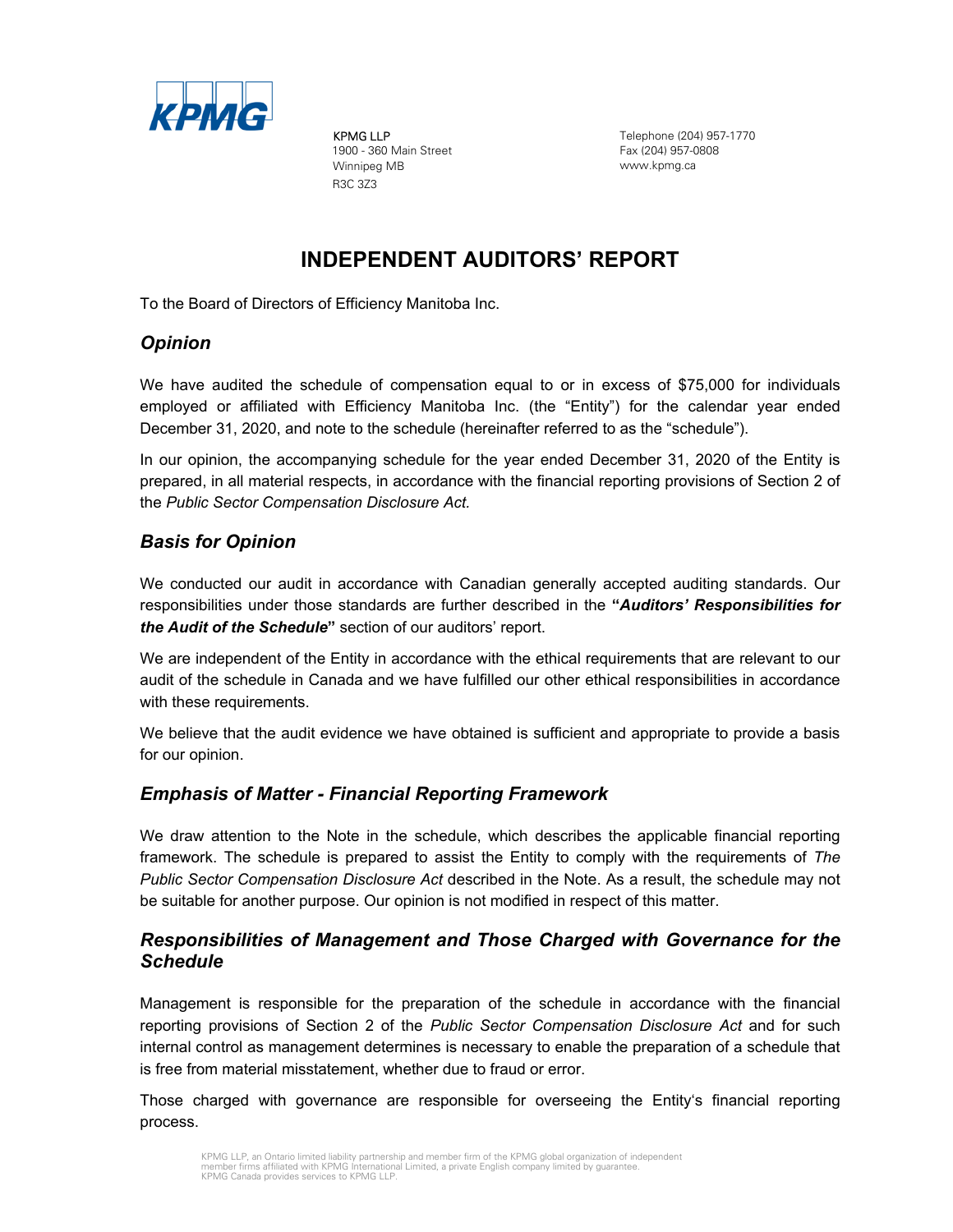

### *Auditors' Responsibilities for the Audit of the Schedule*

Our objectives are to obtain reasonable assurance about whether the schedule as a whole is free from material misstatement, whether due to fraud or error, and to issue an auditors' report that includes our opinion.

Reasonable assurance is a high level of assurance, but is not a guarantee that an audit conducted in accordance with Canadian generally accepted auditing standards will always detect a material misstatement when it exists.

Misstatements can arise from fraud or error and are considered material if, individually or in the aggregate, they could reasonably be expected to influence the economic decisions of users taken on the basis of the schedule.

As part of an audit in accordance with Canadian generally accepted auditing standards, we exercise professional judgment and maintain professional skepticism throughout the audit.

We also:

 Identify and assess the risks of material misstatement of the schedule, whether due to fraud or error, design and perform audit procedures responsive to those risks, and obtain audit evidence that is sufficient and appropriate to provide a basis for our opinion.

The risk of not detecting a material misstatement resulting from fraud is higher than for one resulting from error, as fraud may involve collusion, forgery, intentional omissions, misrepresentations, or the override of internal control.

- Obtain an understanding of internal control relevant to the audit in order to design audit procedures that are appropriate in the circumstances, but not for the purpose of expressing an opinion on the effectiveness of the Entity's internal control.
- Evaluate the appropriateness of accounting policies used and the reasonableness of accounting estimates and related disclosures made by management.
- Communicate with those charged with governance regarding, among other matters, the planned scope and timing of the audit and significant audit findings, including any significant deficiencies in internal control that we identify during our audit.

 $k$ *PMG*  $\mu$ 

Chartered Professional Accountants

Winnipeg, Canada June 25, 2021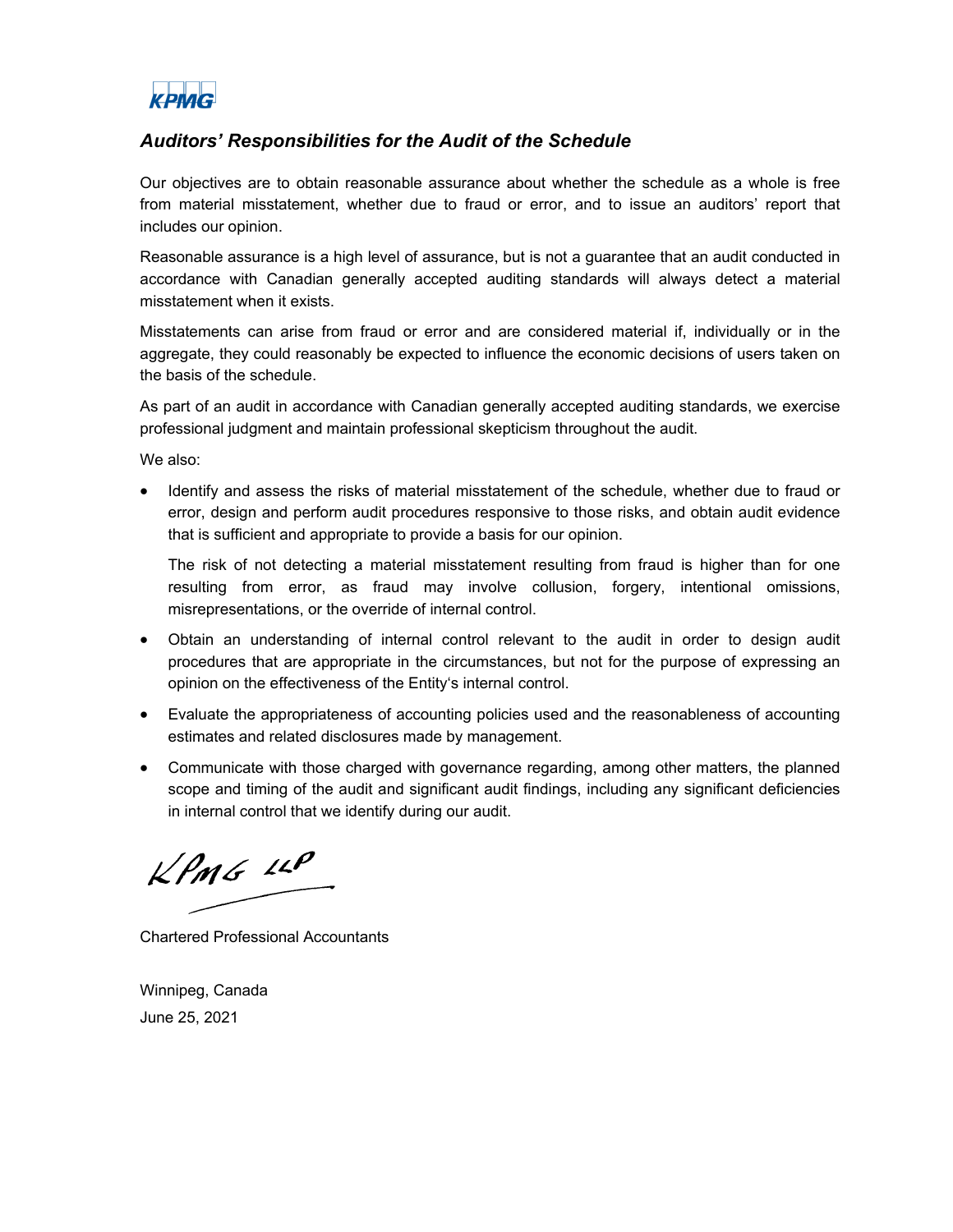# **EFFICIENCY MANITOBA INC.**

Schedule of Compensation

Year ended December 31, 2020

The Public Sector Compensation Disclosure Act requires disclosure of the aggregate compensation paid to Efficiency Manitoba Inc.'s Board members and the individual compensation paid to the Board Chair and staff, where such compensation equals or exceeds \$75,000 per year.

In the year ended December 31, 2020, Efficiency Manitoba Inc. paid Board members \$66,475 in aggregate, with no one Board member receiving compensation equal to or greater than \$75,000.

In the year ended December 31, 2020, the following employees received compensation in excess of \$75,000:

| Name       | <b>Job Title</b>                           | Compensation |
|------------|--------------------------------------------|--------------|
| STOCKI, M  | <b>VICE-PRESIDENT, EFFICIENCY PROGRAMS</b> | \$ 93.373    |
| KURULUK, C | <b>CHIEF EXECUTIVE OFFICER</b>             | \$192.580    |